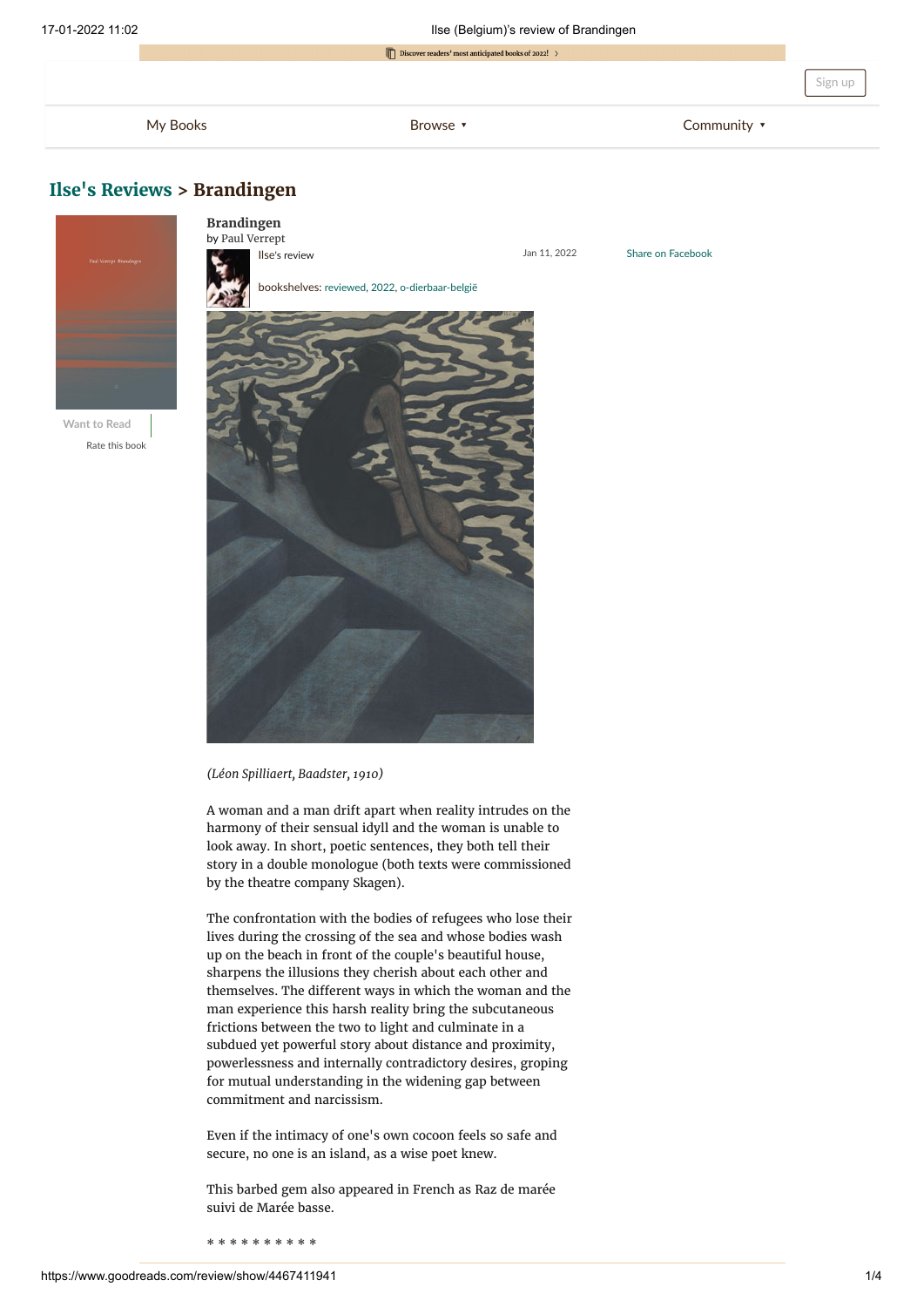| 17-01-2022 11:02                                                 | Ilse (Belgium)'s review of Brandingen<br>$\Box$ Discover readers' most anticipated books of 2022! > |                                                                                                                                                                                                                                                                                                                                                                                                                                                                                                                                                                                                                                                                                                                                                                                                                                |                  |             |         |
|------------------------------------------------------------------|-----------------------------------------------------------------------------------------------------|--------------------------------------------------------------------------------------------------------------------------------------------------------------------------------------------------------------------------------------------------------------------------------------------------------------------------------------------------------------------------------------------------------------------------------------------------------------------------------------------------------------------------------------------------------------------------------------------------------------------------------------------------------------------------------------------------------------------------------------------------------------------------------------------------------------------------------|------------------|-------------|---------|
|                                                                  |                                                                                                     |                                                                                                                                                                                                                                                                                                                                                                                                                                                                                                                                                                                                                                                                                                                                                                                                                                |                  |             |         |
|                                                                  |                                                                                                     |                                                                                                                                                                                                                                                                                                                                                                                                                                                                                                                                                                                                                                                                                                                                                                                                                                |                  |             | Sign up |
| My Books                                                         |                                                                                                     | Browse v                                                                                                                                                                                                                                                                                                                                                                                                                                                                                                                                                                                                                                                                                                                                                                                                                       |                  | Community v |         |
|                                                                  |                                                                                                     | geschreven in opdracht van het theatergezelschap Skagen).                                                                                                                                                                                                                                                                                                                                                                                                                                                                                                                                                                                                                                                                                                                                                                      |                  |             |         |
|                                                                  | wist.                                                                                               | De confrontatie met de lichamen van vluchtelingen die het<br>leven laten tijdens hun overtocht en aanspoelen op het<br>strand voor het mooie huis van het koppel stelt de illusies<br>die ze over elkaar en zichzelf koesteren op scherp. De<br>uiteenlopende manier waarop de vrouw en de man die harde<br>realiteit beleven brengt de onderhuidse fricties tussen beiden<br>aan het licht en mondt uit in een ingetogen en toch krachtig<br>verhaal over afstand en nabijheid, onmacht en innerlijk<br>tegenstrijdige verlangens, tastend naar wederzijds begrip in<br>de zich verdiepende kloof tussen betrokkenheid en narcisme.<br>Al voelt de intimiteit van de eigen cocon nog zo veilig en<br>geborgen, niemand is een eiland zoals een wijs dichter al<br>Dit kleinood met weerhaakjes verscheen ook in het Frans als |                  |             |         |
|                                                                  | Raz de marée suivi de Marée basse.                                                                  | $100$ likes $\cdot$ Like                                                                                                                                                                                                                                                                                                                                                                                                                                                                                                                                                                                                                                                                                                                                                                                                       | $\cdot$ flag     |             |         |
|                                                                  |                                                                                                     | Sign into Goodreads to see if any of your friends have read Brandingen.                                                                                                                                                                                                                                                                                                                                                                                                                                                                                                                                                                                                                                                                                                                                                        |                  |             |         |
|                                                                  | Sign In »                                                                                           |                                                                                                                                                                                                                                                                                                                                                                                                                                                                                                                                                                                                                                                                                                                                                                                                                                |                  |             |         |
| <b>READING PROGRESS</b>                                          |                                                                                                     |                                                                                                                                                                                                                                                                                                                                                                                                                                                                                                                                                                                                                                                                                                                                                                                                                                |                  |             |         |
| January 8, 2022 - Started Reading                                |                                                                                                     |                                                                                                                                                                                                                                                                                                                                                                                                                                                                                                                                                                                                                                                                                                                                                                                                                                |                  |             |         |
| January 8, 2022 - Finished Reading<br>January 11, 2022 - Shelved |                                                                                                     |                                                                                                                                                                                                                                                                                                                                                                                                                                                                                                                                                                                                                                                                                                                                                                                                                                |                  |             |         |
|                                                                  |                                                                                                     |                                                                                                                                                                                                                                                                                                                                                                                                                                                                                                                                                                                                                                                                                                                                                                                                                                |                  |             |         |
| COMMENTS Showing 1-11 of 11 (11 new)                             |                                                                                                     |                                                                                                                                                                                                                                                                                                                                                                                                                                                                                                                                                                                                                                                                                                                                                                                                                                | Post a comment » |             |         |
|                                                                  |                                                                                                     |                                                                                                                                                                                                                                                                                                                                                                                                                                                                                                                                                                                                                                                                                                                                                                                                                                | date newest »    |             |         |

<span id="page-1-4"></span><span id="page-1-1"></span><span id="page-1-0"></span>**message 1:** by [Jaidee](https://www.goodreads.com/user/show/17295672-jaidee) (new) Jan 11, 2022 [10:41AM](#page-1-0)

[T](https://www.goodreads.com/user/show/17295672-jaidee)his sounds like such a powerful little read Ilse. I pretended I could read Dutch and then translated to English lol !

<span id="page-1-2"></span>**message 2:** by [Cheri](https://www.goodreads.com/user/show/106692-cheri) (new) - [added](https://www.goodreads.com/review/show/4468112198) it Jan 11, 2022 [12:26PM](#page-1-1)

reply | [flag](https://www.goodreads.com/flagged/new?resource_id=243631309&resource_type=Comment&return_url=https%3A%2F%2Fwww.goodreads.com%2Freview%2Fshow%2F4467411941) \*

[L](https://www.goodreads.com/user/show/106692-cheri)ove the way this sounds (if google translate is to be trusted), and will have to see if it is available in english.

**message 3:** by [Ilse](https://www.goodreads.com/user/show/22848274-ilse) (new) - [rated](https://www.goodreads.com/review/show/4467411941) it **4** stars Jan 11, 2022 [01:54PM](#page-1-2)

reply | [flag](https://www.goodreads.com/flagged/new?resource_id=243635839&resource_type=Comment&return_url=https%3A%2F%2Fwww.goodreads.com%2Freview%2Fshow%2F4467411941) \*



<span id="page-1-3"></span>Jaidee, thank you very much for stopping by and making me laugh :). I was quite impressed by this play/novella, Verrept is an acclaimed author of youth fiction and this was his first outcome in adult literature. As man and woman are nameless as is the place it is set - it could be Lampedusa, thinking of the refugees - imho it captured very well the how different views on essential points are challenging in a relationship, which turned the little story into a reflection on the human condition :)

**message 4:** by [Ilse](https://www.goodreads.com/user/show/22848274-ilse) (new) - [rated](https://www.goodreads.com/review/show/4467411941) it 4 stars Jan 11, 2022 02:00 PM

reply | [flag](https://www.goodreads.com/flagged/new?resource_id=243639567&resource_type=Comment&return_url=https%3A%2F%2Fwww.goodreads.com%2Freview%2Fshow%2F4467411941) \*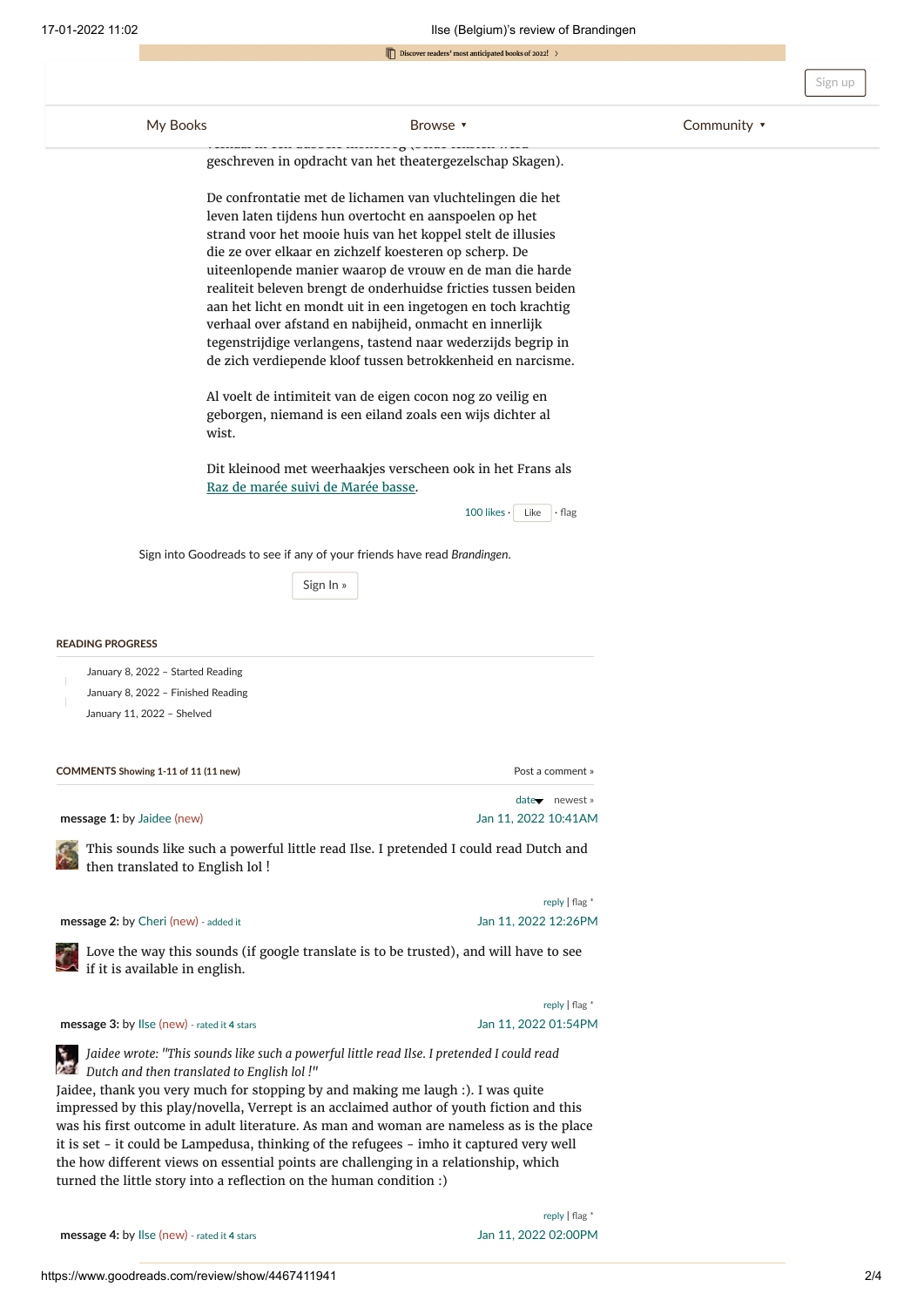**[refugees arriving from France in England](https://www.goodreads.com/review/list?ref=nav_mybooks) crossing from France in England [crossing the canal in little boats and the](https://www.goodreads.com/book?ref=nav_brws) canal in little boats and the canal in little boats and the canal in little boats and the canal in little** 

[Community](https://www.goodreads.com/group?ref=nav_comm)  $\cdot$ 

<span id="page-2-0"></span>people who are on the watch out to help them, the watch out the second possessed and time timely text. that deserves to get a broader audience with getting published into English too indeed.

### **message 5:** by [Vesna](https://www.goodreads.com/user/show/59785585-vesna) (new) **12002** [04:20PM](#page-2-0)

## reply | [flag](https://www.goodreads.com/flagged/new?resource_id=243639831&resource_type=Comment&return_url=https%3A%2F%2Fwww.goodreads.com%2Freview%2Fshow%2F4467411941) \*

<span id="page-2-1"></span>[D](https://www.goodreads.com/user/show/59785585-vesna)ear Ilse, thank you for your bilingual review as it gives us all an opportunity to learn about this novella. The way in which the author interpolates the ongoing tragedy of refugees with the life of a couple who can be any of us ... though, not myself having read the book, perhaps I am taking too much of a liberty in interpreting why they are nameless. Your comment about the human condition would make me immediately reach out for this book had it been translated. Hope it will find its way to an Englishlanguage publisher.

### **message 6:** by [Ilse](https://www.goodreads.com/user/show/22848274-ilse) (new) - [rated](https://www.goodreads.com/review/show/4467411941) it **4** stars Jan 12, 2022 [05:12AM](#page-2-1)

# reply | [flag](https://www.goodreads.com/flagged/new?resource_id=243645547&resource_type=Comment&return_url=https%3A%2F%2Fwww.goodreads.com%2Freview%2Fshow%2F4467411941) \*

<span id="page-2-2"></span>[D](https://www.goodreads.com/user/show/22848274-ilse)ear Vesna, in the meantime I watched a trailer of the monologue of the woman on stage (on Youtube, Skagen, vloed, I cannot link it here), I somehow hope that the company will decide to play it once more as I was quite taken by the intensity of the actress's play and her despair when a child's body washes up the shore (strongly recalling the photo of Aylan Kurdi...). You haven't read the book but as always sensed astutely how that choice of Verrept not to name his characters gives a universal appeal to his text - the man and the woman could indeed be any of us as we all are aware that this tragedy is a daily reality, not only happening in some remote places but very close to our home, whether we ignore it or not. Thank you very much for stopping by despite this being not available in English and for enriching the experience of this with your insights - I share your hope on this coming to the attention of a publisher who would have it translated into English.

#### <span id="page-2-3"></span>**message 7:** by [Fionnuala](https://www.goodreads.com/user/show/5498525-fionnuala) (new) **1.1.1.1.1.1.1.1.2022 [09:35AM](#page-2-2)**

reply | [flag](https://www.goodreads.com/flagged/new?resource_id=243663491&resource_type=Comment&return_url=https%3A%2F%2Fwww.goodreads.com%2Freview%2Fshow%2F4467411941) \*

[Y](https://www.goodreads.com/user/show/5498525-fionnuala)ou've given us a glimpse of what happens when life throws something heartchurning into people's harmonious existence. I'd imagine it would make for a story with serious dilemmas indeed.

<span id="page-2-4"></span>**message 8:** by [Paul](https://www.goodreads.com/user/show/30751659-paul) (new) Jan 12, 2022 [12:25PM](#page-2-3)

reply | [flag](https://www.goodreads.com/flagged/new?resource_id=243674488&resource_type=Comment&return_url=https%3A%2F%2Fwww.goodreads.com%2Freview%2Fshow%2F4467411941) \*

[T](https://www.goodreads.com/user/show/30751659-paul)hat sounds quite some play, Ilse. Is the theatre group named for the beautiful Danish peninsula?

### **message 9:** by [Ilse](https://www.goodreads.com/user/show/22848274-ilse) (new) - [rated](https://www.goodreads.com/review/show/4467411941) it 4 stars Jan 13, 2022 [09:16AM](#page-2-4)

reply | [flag](https://www.goodreads.com/flagged/new?resource_id=243682680&resource_type=Comment&return_url=https%3A%2F%2Fwww.goodreads.com%2Freview%2Fshow%2F4467411941) \*

*[F](https://www.goodreads.com/user/show/22848274-ilse)ionnuala wrote: "You've given us a glimpse of what happens when life throws something heart-churning into people's harmonious existence. I'd imagine it would make for a story with serious dilemmas indeed."*

<span id="page-2-5"></span>Fionnuala, I very much appreciated that Verrept picked this quite confrontational and divisive subject as a metaphor to make that point clear. I thought it interesting that he chose to drop this issue in the couple instead of turning to a more classical story of people drifting apart because they respond differently to personal disaster that puts a strain on the relationship like the loss of a child – the individual character of grief and coping not uncommon as an illustration how even the most harmonious relationships can struggle to weather such a storm. It was a good reminder that not only the personal is political, but the political can be personal too – at least I find it hard to imagine that one's views on society and politics do not affect a relationship as well, as one cannot live in society and be free from society - if not explicitly, at least implicitly.

**message 10:** by [Ilse](https://www.goodreads.com/user/show/22848274-ilse) (new) - [rated](https://www.goodreads.com/review/show/4467411941) it **4** stars **10: 10: 10: 10: 10: 11: 11: 12: 12: 14: 10: 14: 2022 [03:24AM](#page-2-5)** 

reply | [flag](https://www.goodreads.com/flagged/new?resource_id=243721643&resource_type=Comment&return_url=https%3A%2F%2Fwww.goodreads.com%2Freview%2Fshow%2F4467411941) \*